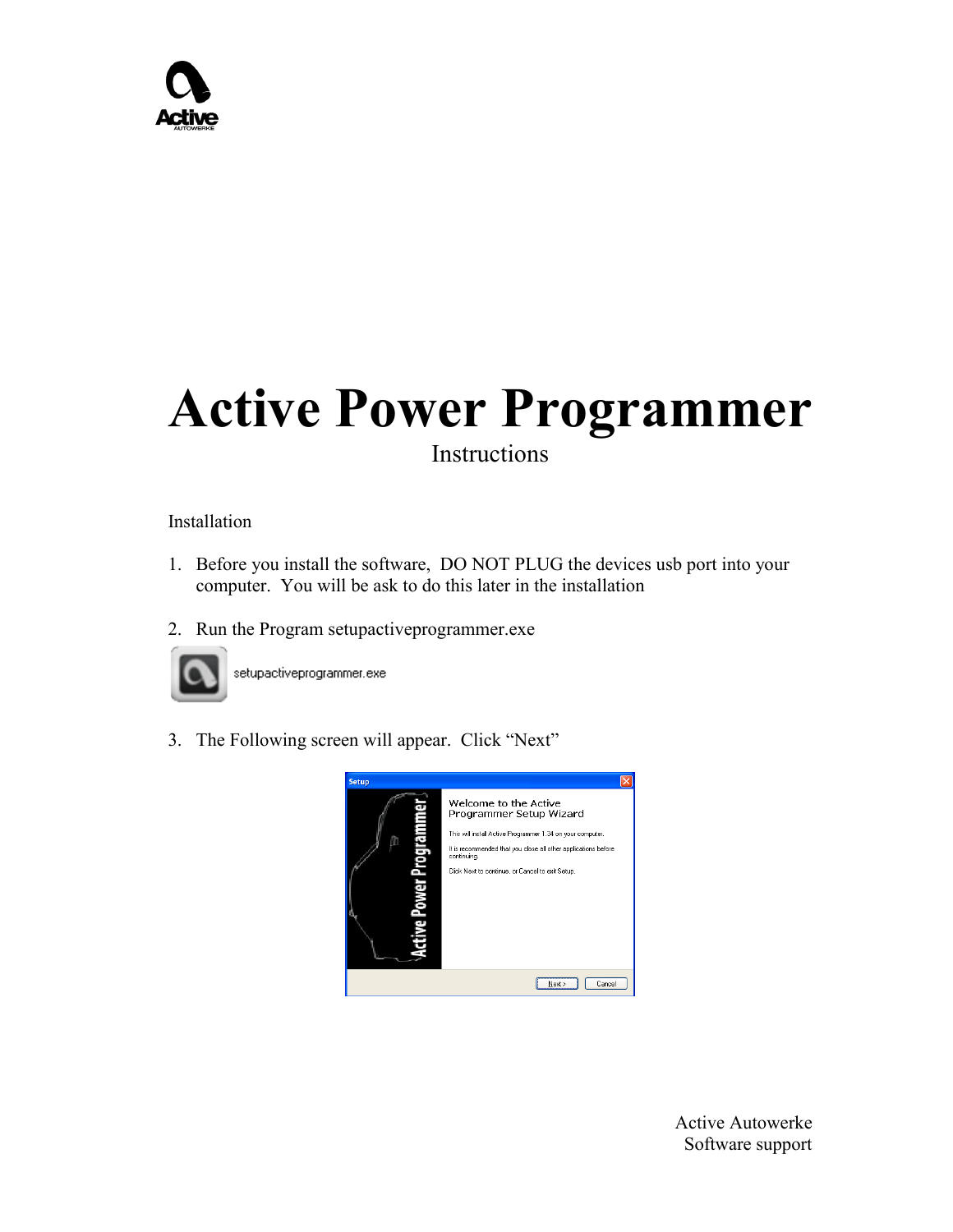

4. The following screen will appear. Click "Install"



5. The install will continue. Then the following screen will appear. Click "Ok" then click the X in the upper right hand corner to close the program.

| Connecting      |                                                                  |
|-----------------|------------------------------------------------------------------|
| <b>Active P</b> | <b>AUTOWERKE</b><br>Connection not established<br>rammer∫<br>OK. |
|                 | 000000<br>ach                                                    |

6. Now connect the USB cable to the device and your laptop. The following screen will appear. Select the last option "No, not at this time" then click "Next"

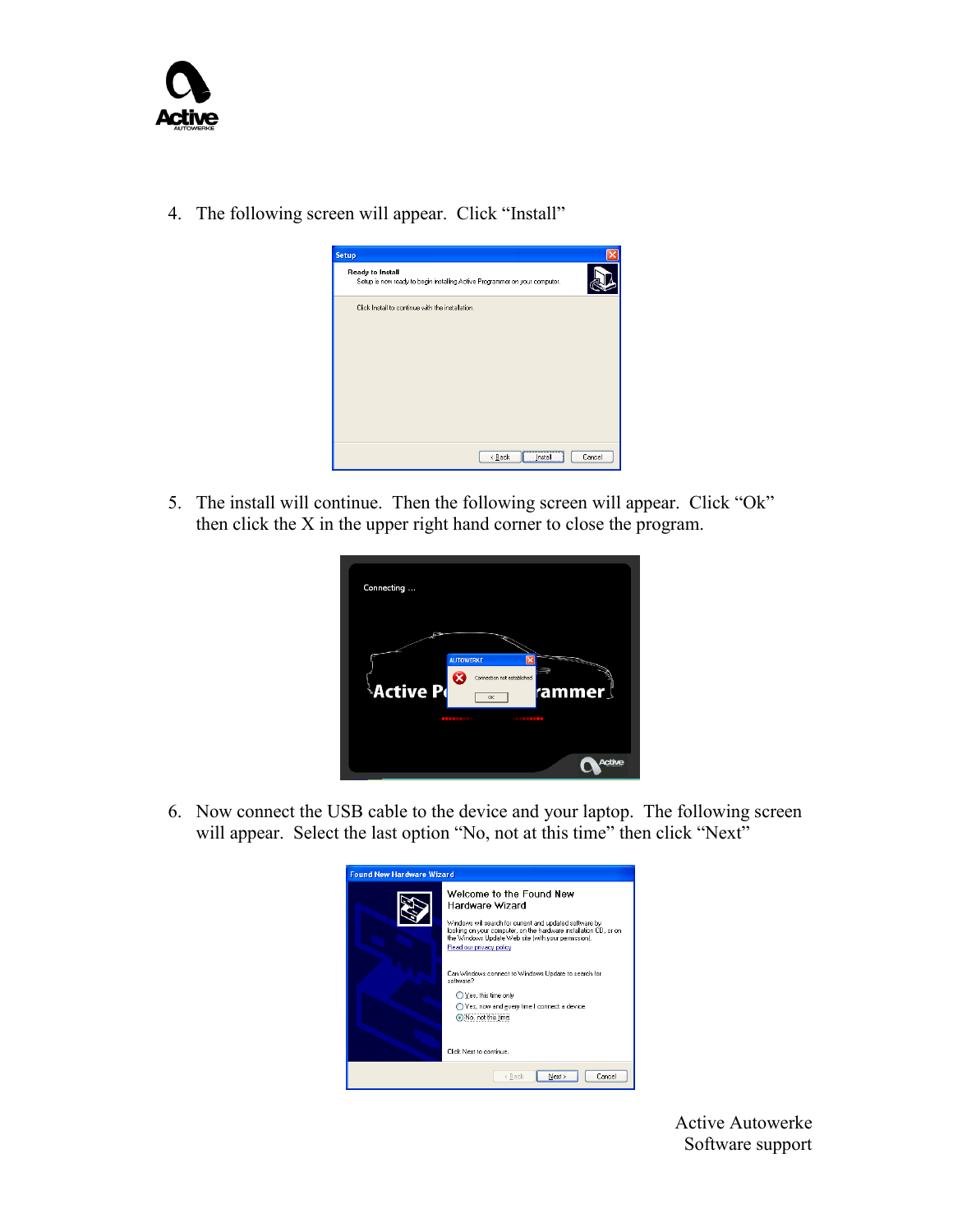

7. The following screen will appear. Select the last option "Install from a list or specific location" the click "Next"



8. Now chose the first option "Search for the best driver in these locations" and check the box that says "Include this location in the search". Then click the "Browse" button.

| <b>Found New Hardware Wizard</b>                                                                                                                               |  |  |  |  |
|----------------------------------------------------------------------------------------------------------------------------------------------------------------|--|--|--|--|
| Please choose your search and installation options.                                                                                                            |  |  |  |  |
| Search for the best driver in these locations.                                                                                                                 |  |  |  |  |
| Use the check boxes below to limit or expand the default search, which includes local<br>paths and removable media. The best driver found will be installed.   |  |  |  |  |
| Search removable media (floppy, CD-ROM)                                                                                                                        |  |  |  |  |
| Include this location in the search:                                                                                                                           |  |  |  |  |
| Browse<br>$\checkmark$                                                                                                                                         |  |  |  |  |
| Don't search. I will choose the driver to install.<br>$\bigcap$                                                                                                |  |  |  |  |
| Choose this option to select the device driver from a list. Windows does not quarantee that<br>the driver you choose will be the best match for your hardware. |  |  |  |  |
| < Back<br>Next ><br>Cancel                                                                                                                                     |  |  |  |  |

9. Now click the  $+$  sign in front of My Computer, Then the  $+$  in front Local Disk C: $\setminus$  Then the + in front of Active Programmer, then highlight the "Driver" directory and click "Ok"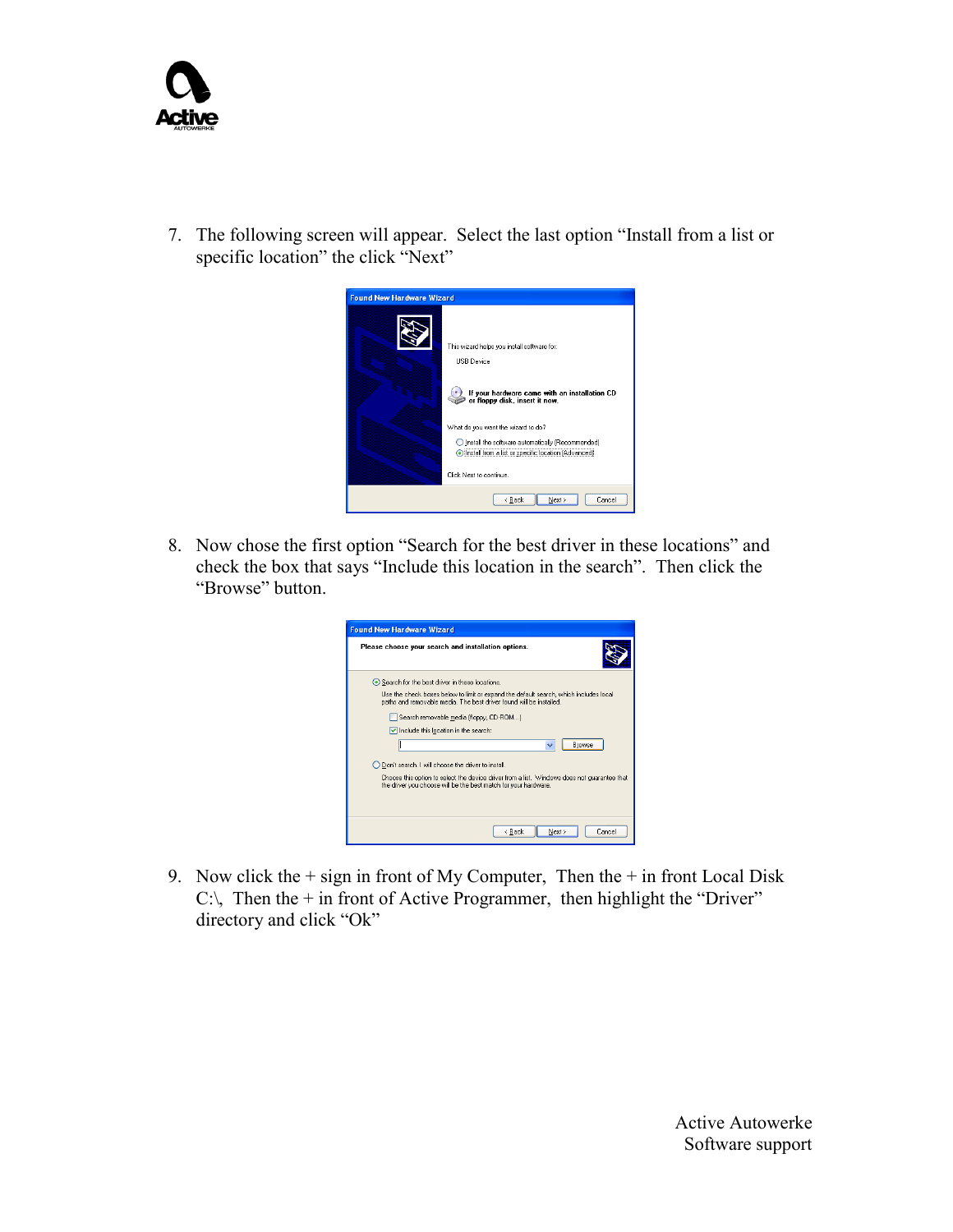

| <b>Browse For Folder</b>                                   |        |  |  |
|------------------------------------------------------------|--------|--|--|
| Select the folder that contains drivers for your hardware. |        |  |  |
|                                                            |        |  |  |
| My Documents<br>Œ                                          |        |  |  |
| Θ<br>My Computer                                           |        |  |  |
| $\Box \blacktriangleleft$ Local Disk (C:)                  |        |  |  |
| Active Programmer                                          |        |  |  |
| ÐII                                                        |        |  |  |
| <b>Driver</b><br>⊟                                         |        |  |  |
| amd64                                                      |        |  |  |
| i386                                                       |        |  |  |
|                                                            |        |  |  |
| To view any subfolders, click a plus sign above.           |        |  |  |
| OK                                                         | Cancel |  |  |

10. The Following Screen should now appear, Click "Next"

| <b>Found New Hardware Wizard</b>                                                                                                                               |
|----------------------------------------------------------------------------------------------------------------------------------------------------------------|
| Please choose your search and installation options.                                                                                                            |
| Search for the best driver in these locations.                                                                                                                 |
| Use the check boxes below to limit or expand the default search, which includes local<br>paths and removable media. The best driver found will be installed.   |
| Search removable media (floppy, CD-ROM)                                                                                                                        |
| Include this location in the search:                                                                                                                           |
| C:\Active Programmer\Driver<br>Browse                                                                                                                          |
| Don't search. I will choose the driver to install.                                                                                                             |
| Choose this option to select the device driver from a list. Windows does not quarantee that<br>the driver you choose will be the best match for your hardware. |
|                                                                                                                                                                |
| < Back<br>Next ><br>Cancel                                                                                                                                     |

11. The following warning will now pop up. Click "Continue Anyway"



12. It will now install the driver. Then Click "Finish"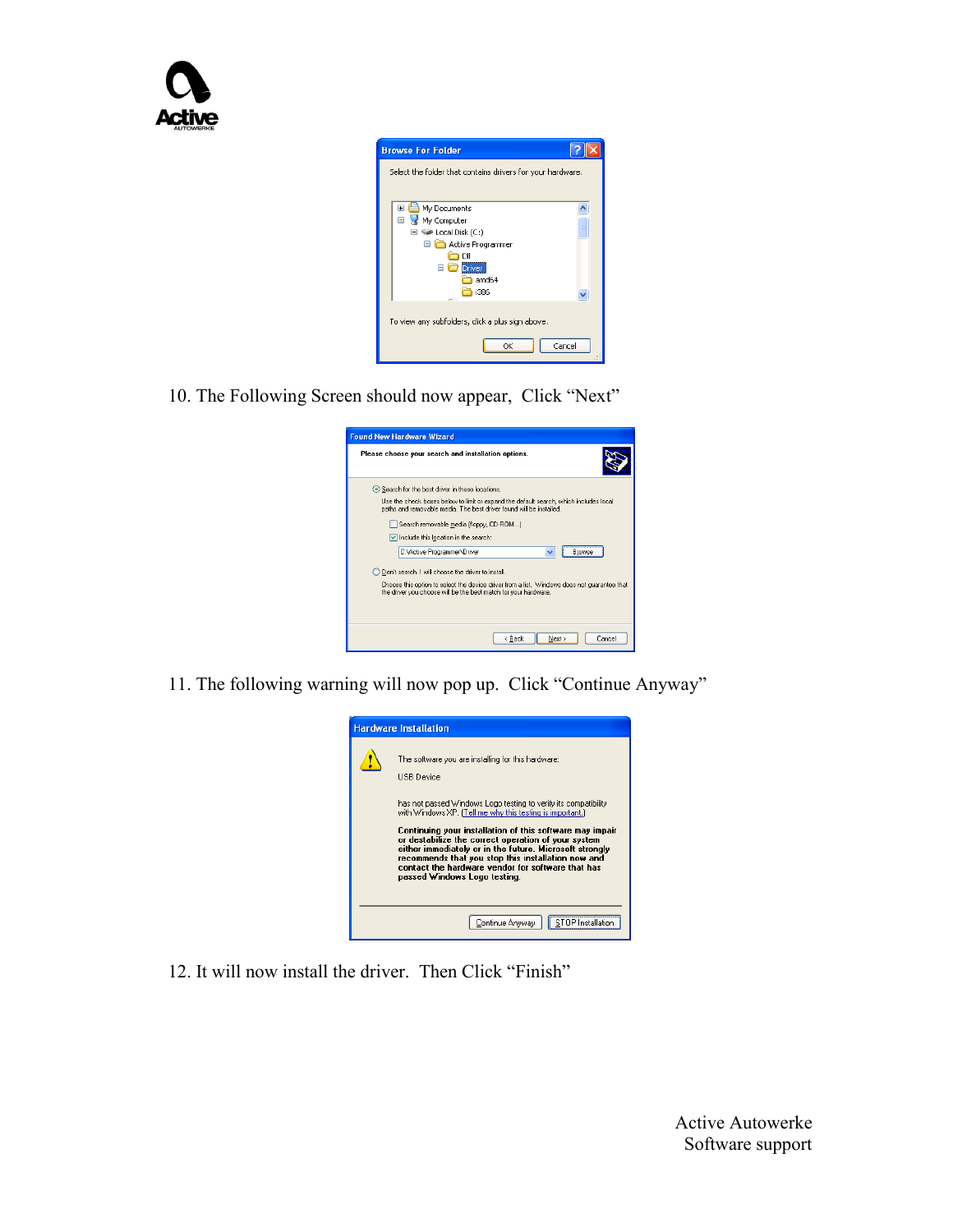

13. The installation is now complete. Now double click on the Active Programmer Icon to open the program. Make sure your computer is connected to the internet and allow the program to "search for updates". If any update are found, please let the software install them.

Using the Program.



1. Connect a battery charger to the vehicle.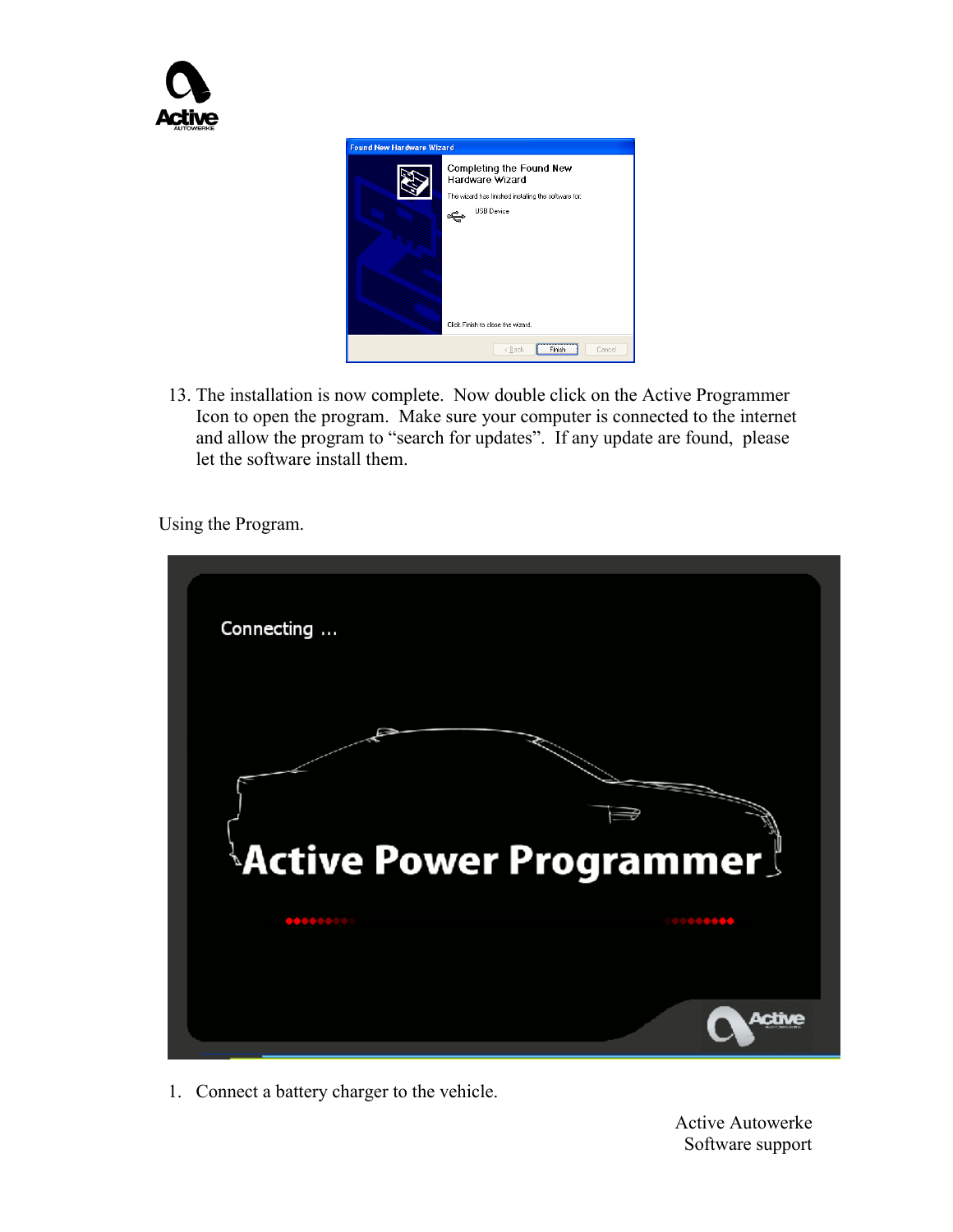

- 2. Connect the Active Power Programmer to the OBDII port
- 3. Open the Active Power Programmer by clicking on its icon. You will see the following screen



4. Next click on the button in the center of the screen



5. Next using the menu, select the Model and ECU type for the vehicle you are going to flash. Then Click "OK". On some models, it will now ask you to choose between 'K-Line' or 'CAN'. Most cars 2006 and newer will use the 'CAN' option. Don"t worry if you select the wrong selection, the software will let you know later and you can come back and select the correct one.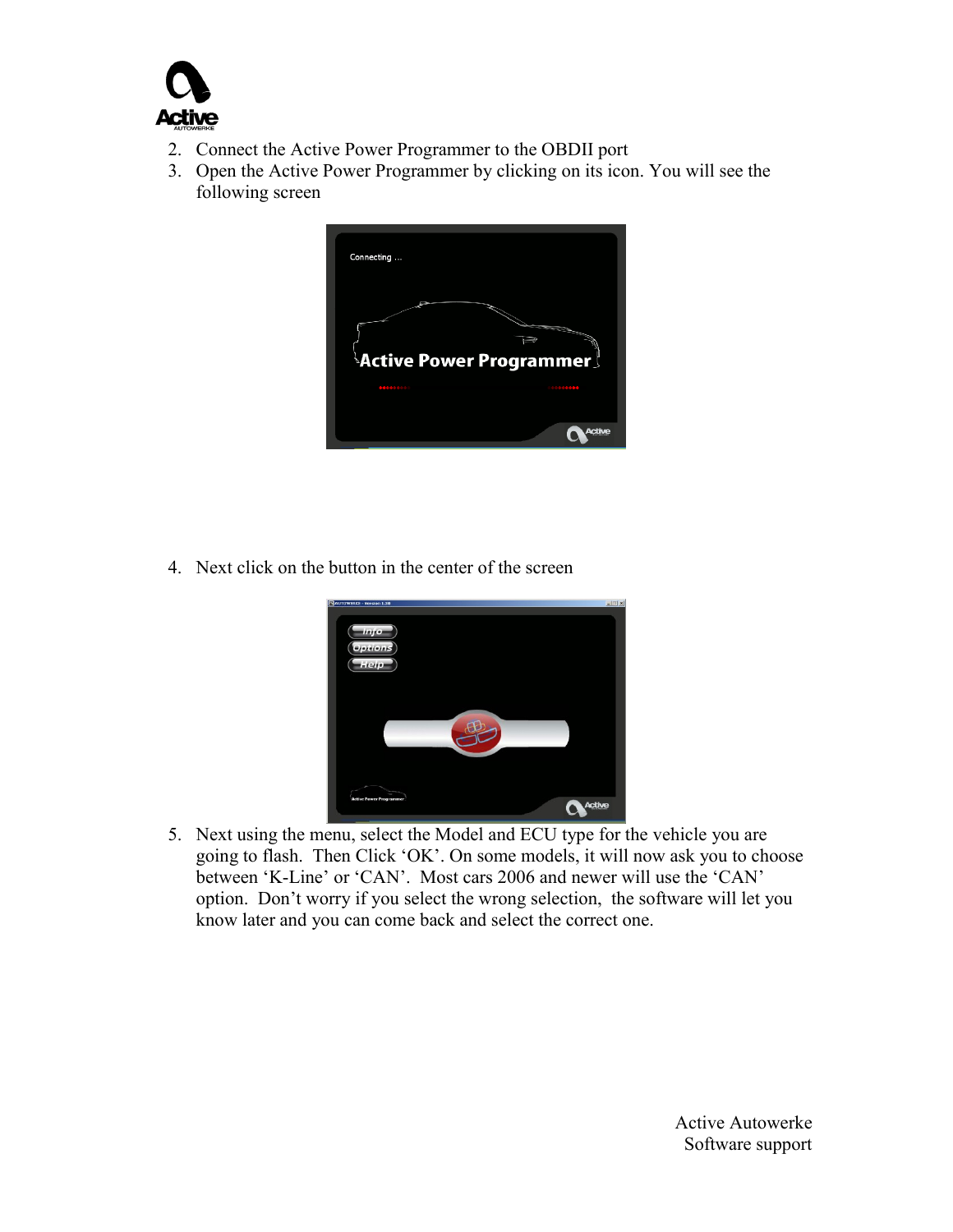

6. Next chose "Reading" then click on "Select"



7. Next make sure you have the Battery Charger turned on



8. Next turn on the Ignition Key on or press the start button to turn on the car. Do not start the vehicle. Then click "OK"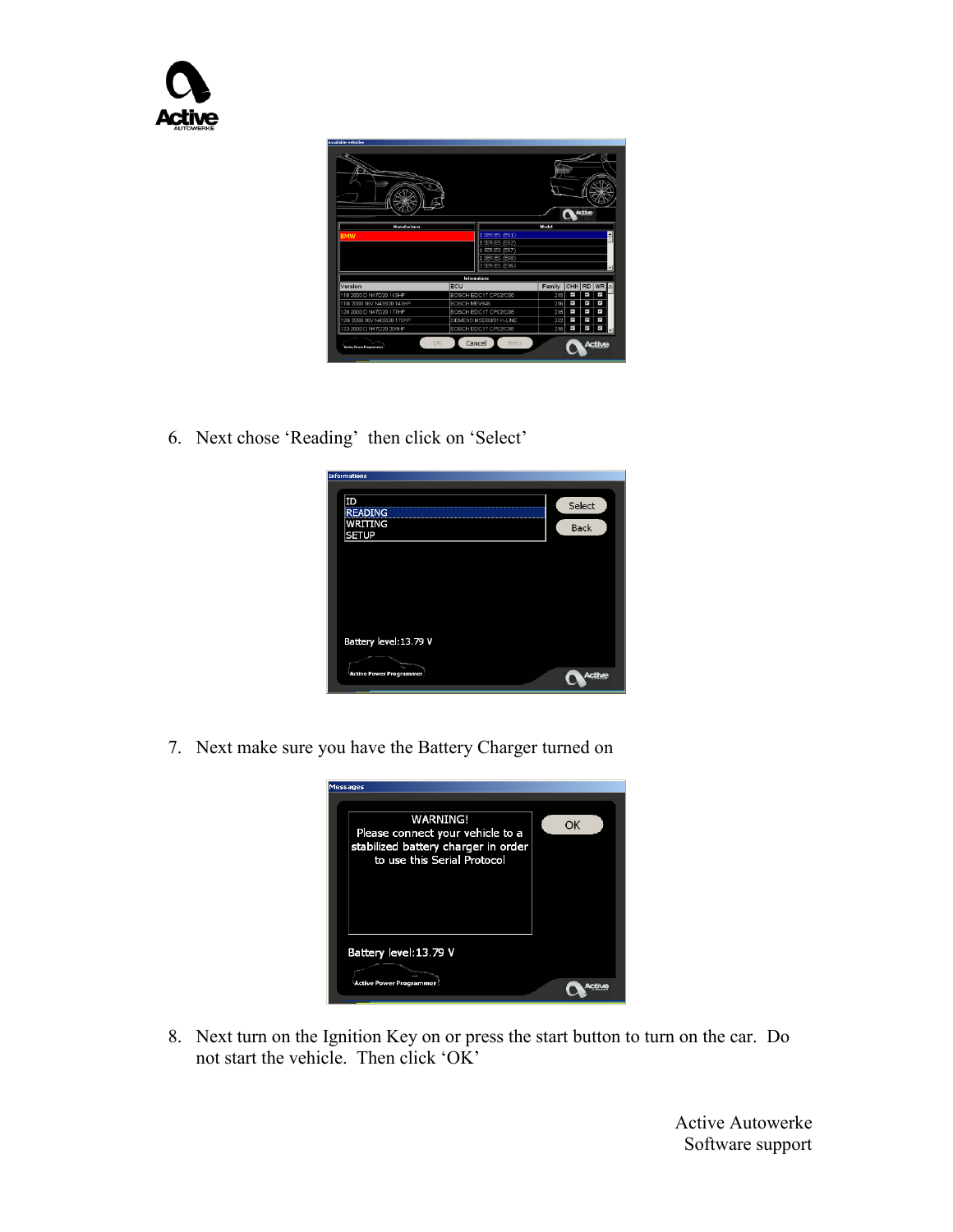

9. The information screen will come up and give you the Vehicle Information. Click 'OK' to continue

| OK |
|----|
|    |
|    |
|    |
|    |

10. Next it will ask you to proceed to read. Click "OK"

| <b>Messages</b>          |        |
|--------------------------|--------|
| Proceed to read?         | OK     |
|                          |        |
|                          | Cancel |
|                          |        |
|                          |        |
|                          |        |
| Battery level: 13.79 V   |        |
| Active Power Programmer! | æĸ     |
|                          |        |

11. It will take up to 60 minutes to read the file out of the car. Make sure nobody disturbs the car during reading or writing to the ecu.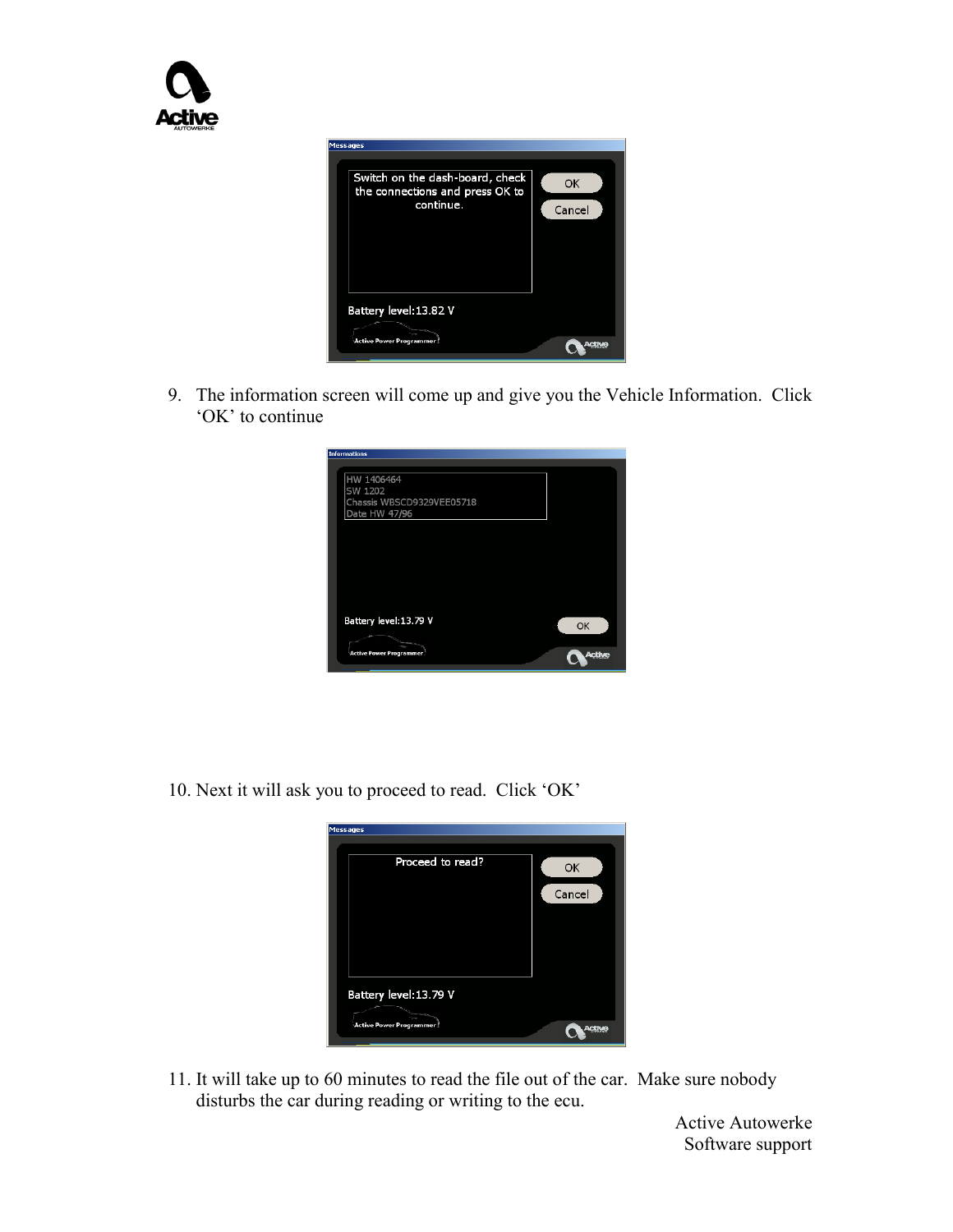

12. Once it completes reading the file, it will ask you to save the file. We recommend you create a separate directory for each customer and save their original file permanently in case you need to put the customer's car back to original at a later date. Now that you have saved the original file for the car, email it with a description of the modifications to your sales associate.

| Save As                           |                          |     |         |       | 2 X    |
|-----------------------------------|--------------------------|-----|---------|-------|--------|
|                                   | Save in: Activeprogramer |     | $\vert$ | ← 白づ田 |        |
| My Recent<br>Documents<br>Desktop |                          |     |         |       |        |
| My Documents                      |                          |     |         |       |        |
| My Computer                       |                          |     |         |       |        |
| My Network                        | File name:               | stk |         |       | Save   |
| Places                            | Save as type:            |     |         |       | Cancel |

13. Next you will see a screen telling you that the Read was successful

| Messages                |    |
|-------------------------|----|
|                         |    |
|                         |    |
| Reading ECU completed.  | OK |
|                         |    |
|                         |    |
|                         |    |
|                         |    |
|                         |    |
|                         |    |
|                         |    |
|                         |    |
|                         |    |
|                         |    |
|                         |    |
| Battery level: 13.65 V  |    |
|                         |    |
| Active Power Programmer |    |
|                         |    |
|                         |    |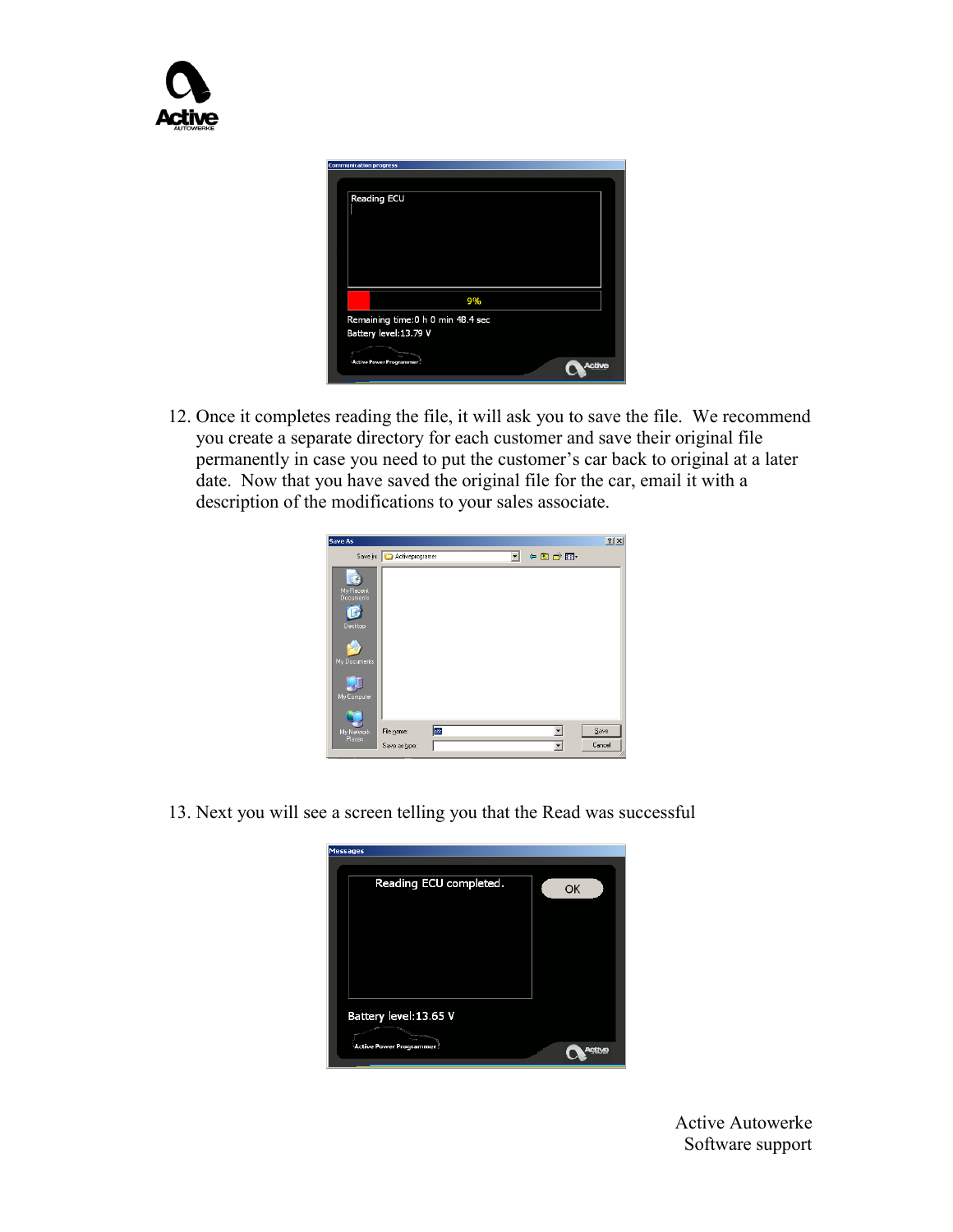

- 14. At this point you can turn off the car and disconnect the Active Power Programmer. You should receive the Tuned file via e-mail shortly after we receive the STK file from you.
- 15. **Programming the tuned file**. Once you have received the new tuned file from us, transfer it to the directory you created for the customer. Now reconnect the battery charger and the Active Power Programmer to the OBDII port and launch the program. Click on the center button to continue



16. Next select the Model and engine type then Click "OK"



17. Now select 'Writing' and 'Select'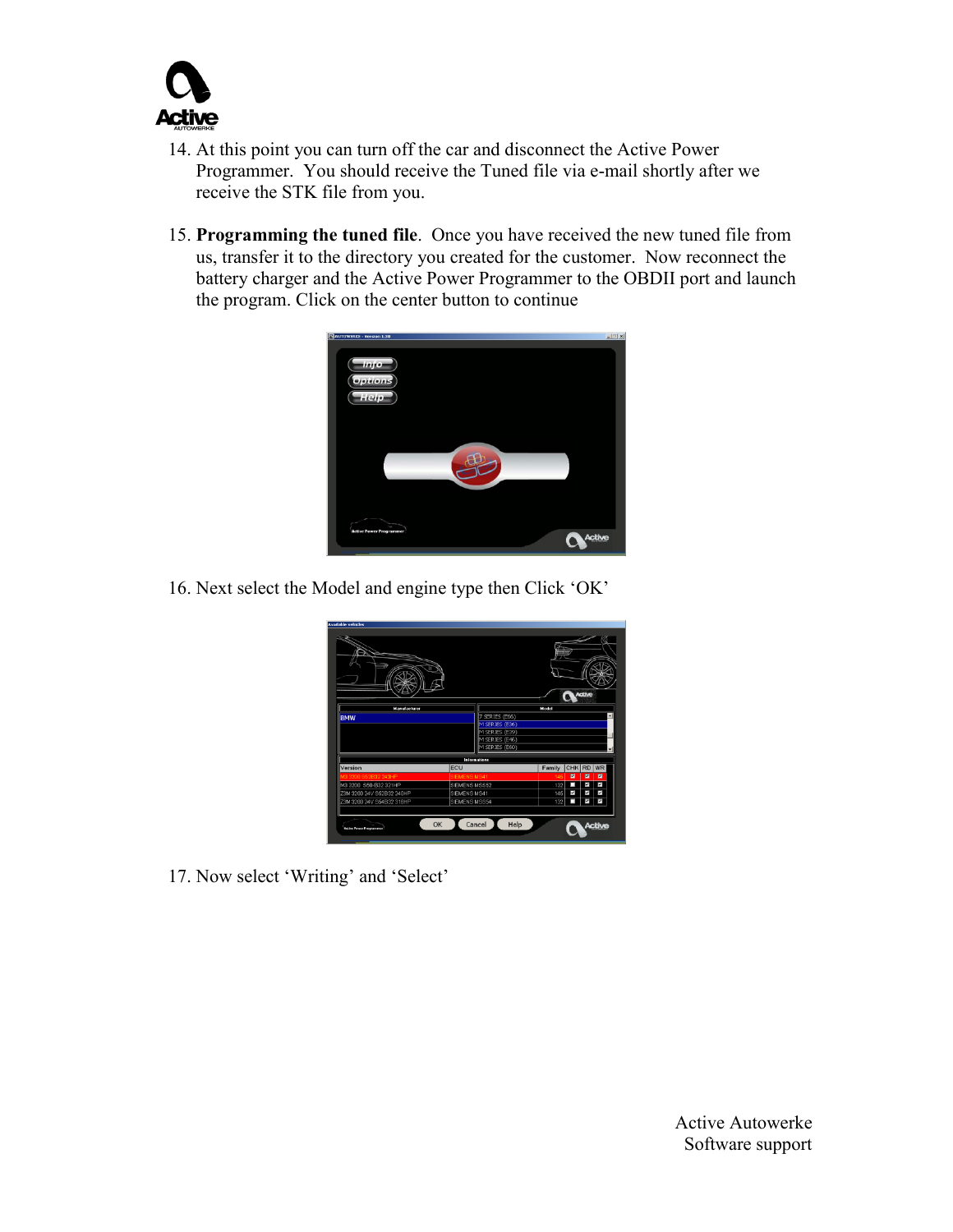| <b>Informations</b>                             |                       |
|-------------------------------------------------|-----------------------|
| ΙD<br><b>READING</b><br>WRITING<br><b>SETUP</b> | Select<br><b>Back</b> |
| Battery level: 13.75 V                          |                       |
| <b>Active Power Programmer</b>                  |                       |

18. Next browse to the location that you saved the tuned file in and select it. Then click "Open". The file should have the extension .AA Please make sure you chose the correct file. Programming a DME with the wrong file can permanently destroy the DME so double check that you are using the file created for this customer

| <b>Open</b>             |                              |          |   |      | 2 X            |
|-------------------------|------------------------------|----------|---|------|----------------|
|                         | Look in: Activeprogramer     |          | ▼ | +白的画 |                |
| My Recent<br>Documents  | dituned.aa                   |          |   |      |                |
| Desktop<br>My Documents |                              |          |   |      |                |
| My Computer             |                              |          |   |      |                |
| My Network<br>Places    | File name:<br>Files of type: | tuned.aa |   |      | Open<br>Cancel |

19. Next make sure the battery charger is on and Click "Ok"

| <b>Messages</b>                                                                                                           |    |
|---------------------------------------------------------------------------------------------------------------------------|----|
| <b>WARNING!</b><br>Please connect your vehicle to a<br>stabilized battery charger in order<br>to use this Serial Protocol | OK |
| Battery level:13.72 V<br>Active Power Programmer                                                                          |    |

20. Next turn on the Ignition Key on or press the start button to turn on the car. Do not start the vehicle. Then click "OK"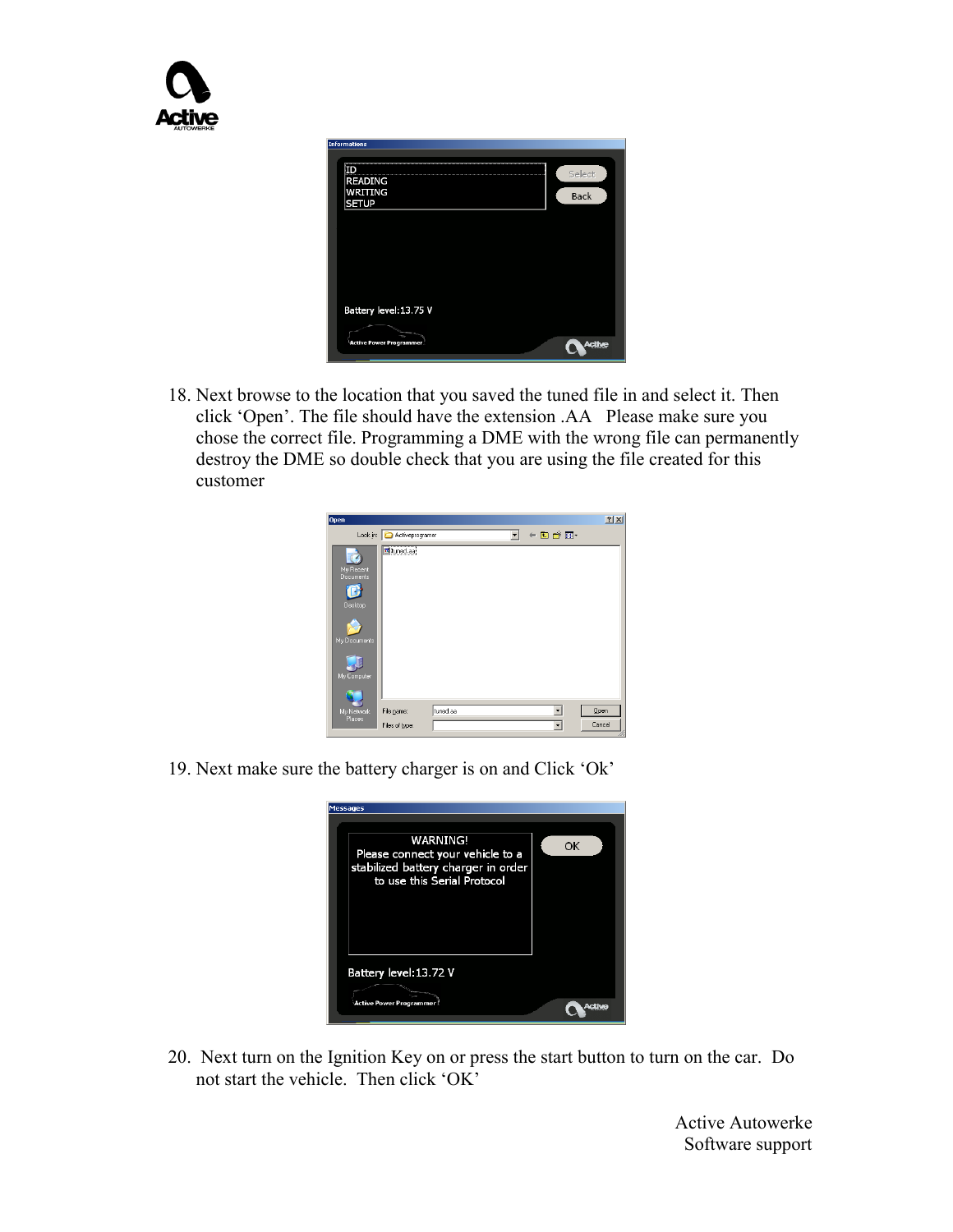

21. The information screen will come up and give you the Vehicle Information. Click "OK" to continue



22. Next it will ask to 'Proceed to Write' click 'Ok'



23. Next click "OK" to the warning. Make sure you are using the correct file!!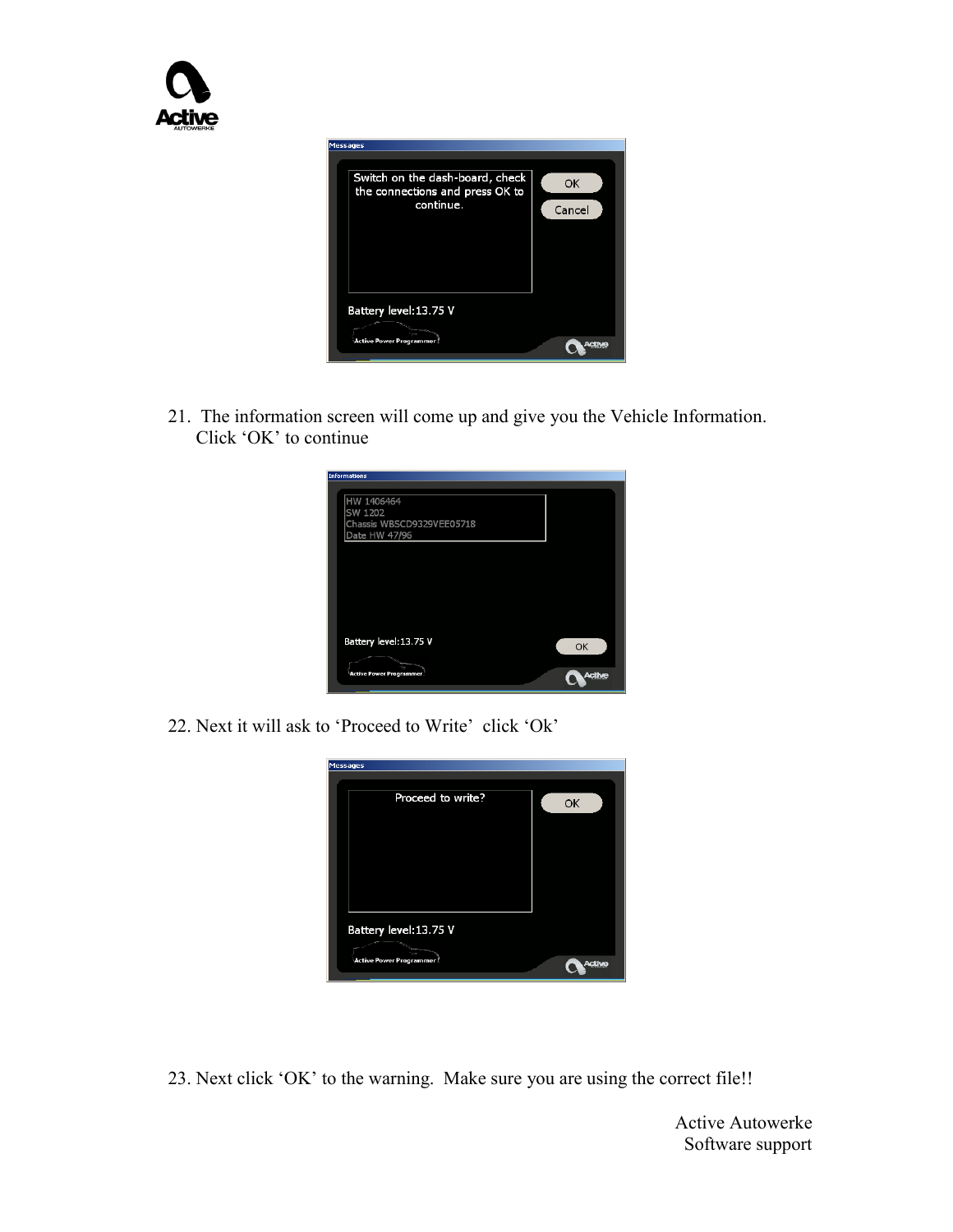

24. Next switch the ignition back off. Then Click "Ok"

| <b>Messages</b>                          |            |  |
|------------------------------------------|------------|--|
| Switch off the dash-board to<br>continue | OK         |  |
|                                          |            |  |
|                                          |            |  |
|                                          |            |  |
| Battery level: 13.75 V                   |            |  |
| Active Power Programmer!                 | <b>CHI</b> |  |

25. Click "Ok" to the battery charger warning.

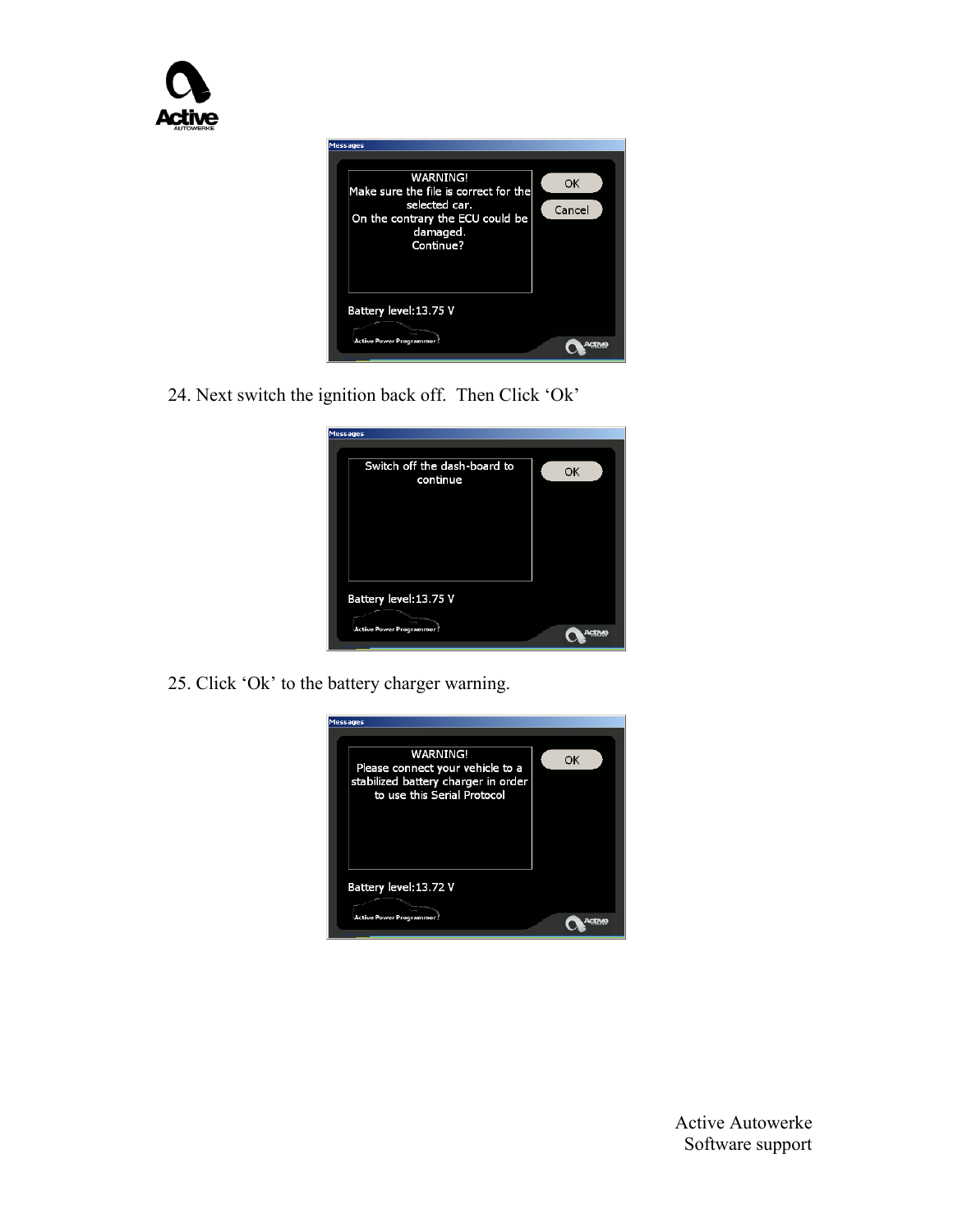

26. Next turn on the Ignition Key on or press the start button to turn on the car. Do not start the vehicle. Then click "OK"

| <b>Messages</b>                                                                 |              |  |
|---------------------------------------------------------------------------------|--------------|--|
| Switch on the dash-board, check<br>the connections and press OK to<br>continue. | OK<br>Cancel |  |
| Battery level: 13.75 V<br>Active Power Programmer                               |              |  |

27. Next the Active Power Programmer will begin to program the new tuned file into the DME. This will take up to 60 minutes to complete. Please do not disturb the car while it is programming.

| ommunication progress                                                                                                  |  |  |
|------------------------------------------------------------------------------------------------------------------------|--|--|
|                                                                                                                        |  |  |
| <b>Identification ECU:</b><br>communication in progress<br>Wait:<br>writing preparation in progress<br>ECU programming |  |  |
| 5%                                                                                                                     |  |  |
| Remaining time: 0 h 3 min 19 sec                                                                                       |  |  |
| Battery level: 13.79 V                                                                                                 |  |  |
|                                                                                                                        |  |  |
| Active Power Programmer                                                                                                |  |  |

28. Once the write is complete the following screen will be displayed. Click "Ok"

| Messages                                          |    |  |
|---------------------------------------------------|----|--|
| Writing ECU completed.                            | OK |  |
| Battery level: 13.75 V<br>Active Power Programmer |    |  |